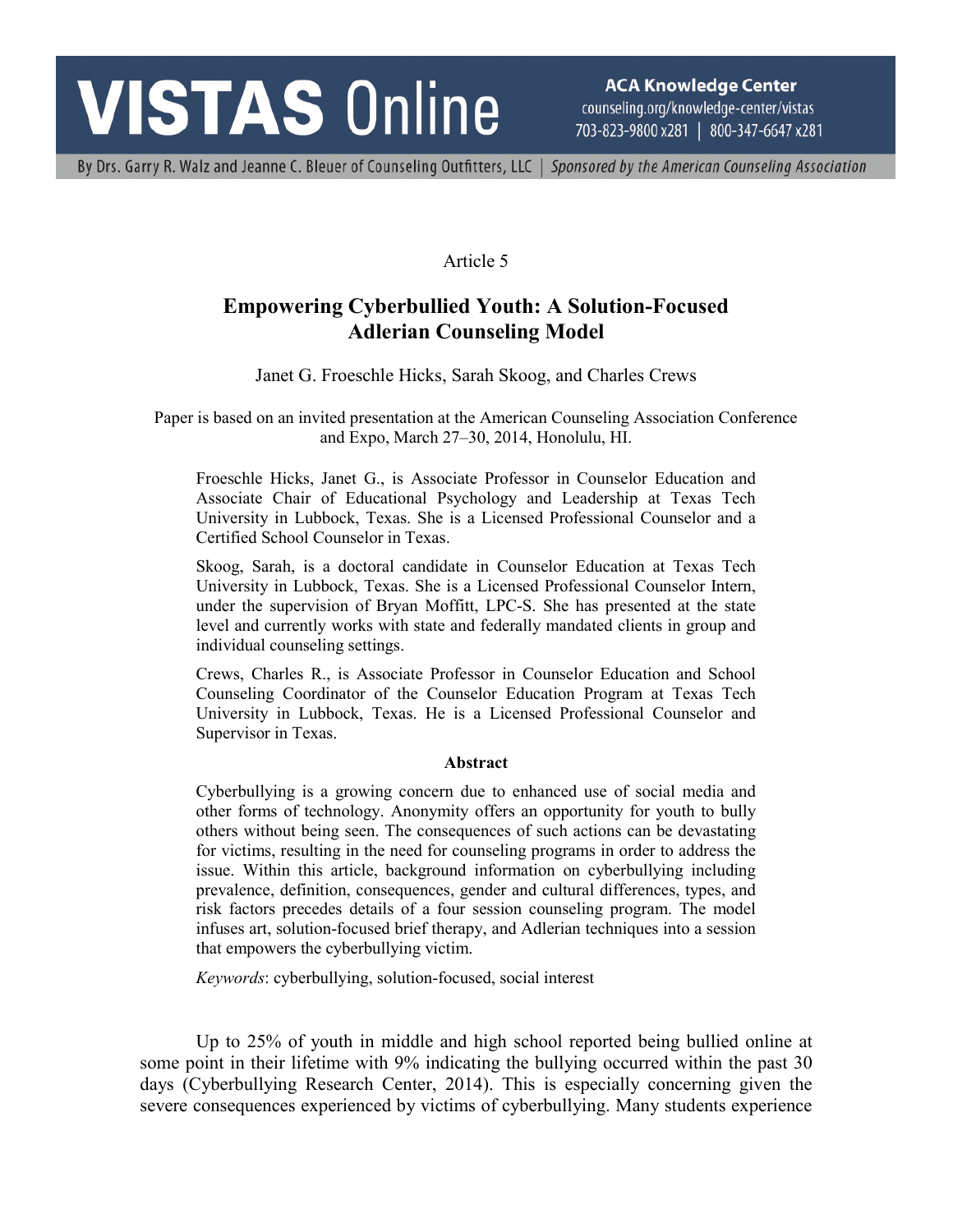lowered academic achievement and self-esteem, hopelessness, withdrawal, depression, and even attempted or completed suicide due to bullying that occurs via technology (Froeschle, Crews, & Li, 2011; Strom & Strom, 2005; Willard, 2006). These consequences affect the victim's entire family system (Froeschle et al., 2011). As a result, counselors need theoretically-based methods to empower these youth and their families. Following is a definition of cyberbullying, information on gender and cultural differences, types of cyberbullying, and risk factors to aid counselors as they determine ways to empower victimized youth and families.

#### **Definition and Description of Cyberbullying**

According to the Patchin (2013), "Cyberbullying is when someone repeatedly harasses, mistreats, or makes fun of another person online or while using cell phones or other electronic devices" (p. 1). Examples of cyberbullying might include spreading rumors via social media, sending hurtful text messages, creating fake and damaging profiles on social networking sites, or posting humiliating images online (U.S. Dept. of Health and Human Services, n.d.).

Cyberbullying is more damaging than traditional bullying for many reasons. First, because cyberbullying occurs via technology, it allows the bully to remain anonymous. This anonymity may decrease empathy since the perpetrator does not have to face the victim. It further empowers the bully, who may feel there will be no consequences despite behavior severity (Froeschle, Castillo, Mayorga, & Hargrave, 2008). Second, technology allows bullying to reach inside a youth's home at all times of day and allows harmful material to be spread worldwide in a matter of seconds. Finally, damage from cyberbullying may never be fully repaired. Information posted online can be impossible to retract even years later leaving the victim to suffer forever (Froeschle et al., 2008; U.S. Dept. of Health and Human Services, n.d.). Needless to say, victims suffer many consequences that require intervention.

#### Co**nsequences**

The consequences of cyberbullying can be severe. Students exhibit symptoms ranging from negative school behaviors to somatic, substance abuse, and mental health issues. Negative school behaviors include issues such as lowered academic achievement and truancy. Further, students who are cyberbullied face additional stress since they are more apt to be bullied in the face-to-face school setting (U.S. Department of Health and Human Services, n.d.). Somatic and mental health issues include such things as physical health issues, lowered self-esteem, hopelessness, withdrawal, depression, substance abuse, and attempted or completed suicide (Froeschle et al., 2011; Strom & Strom, 2005; Willard, 2006).

#### **Gender and Cultural Differences**

More research is needed to determine racial and ethnic differences in cyberbullying. Hinduja and Patchin (2015) suggested that all races and ethnicities are equally vulnerable to cyberbullying, victimization, and offending. White students reported lifetime cyberbullying victimization more frequently than others, yet no differences were evident when looking at traditional bullying. Counselors must,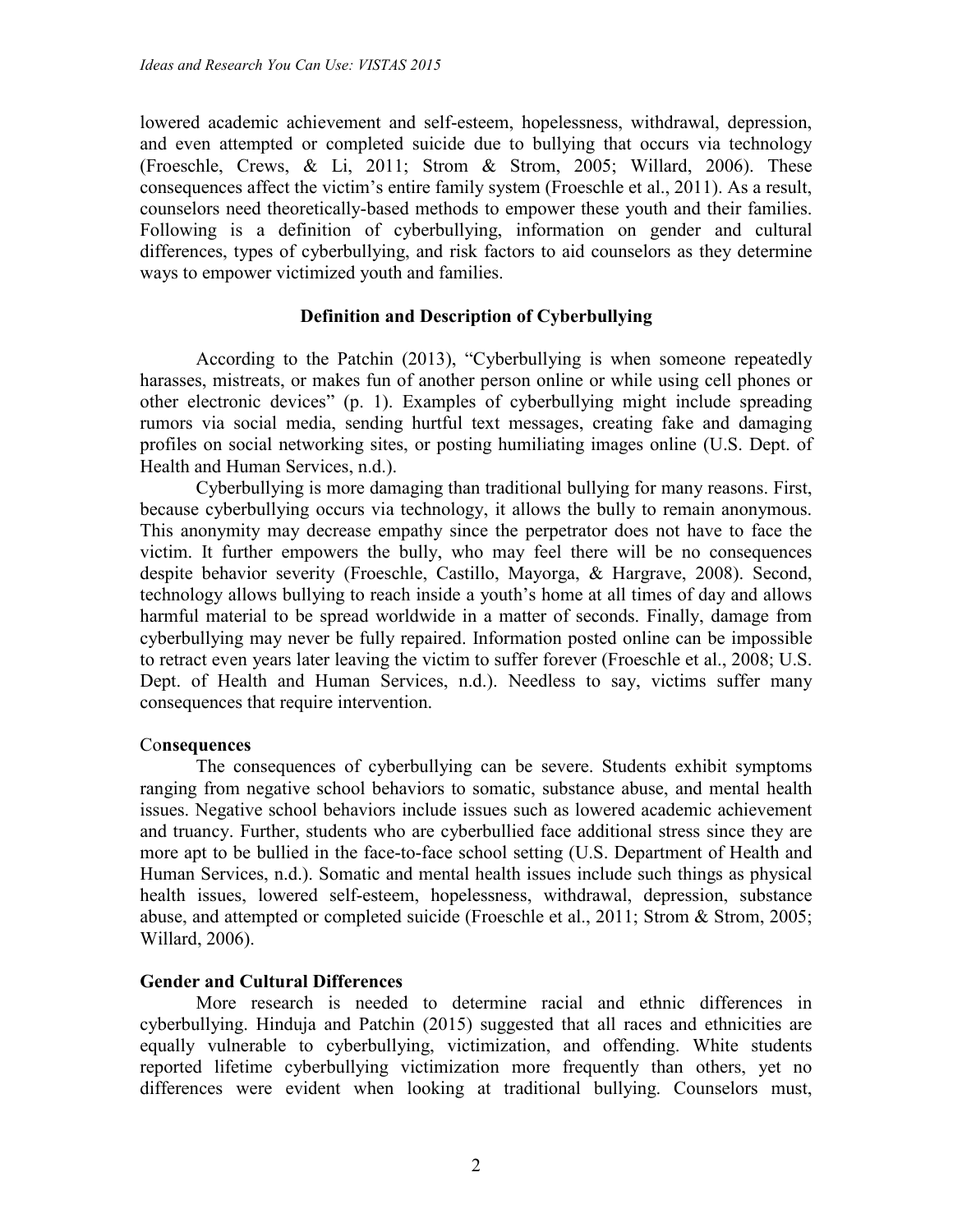therefore, consider cyberbullying as a possible issue when dealing with mental health and academic issues for all students.

While evidence is inconclusive on whether males or females are victimized more frequently through cyberbullying, research does offer some insight. Adolescent girls reported having been victimized more frequently throughout their lifetimes than boys (25% versus 16%), yet no gender differences existed when analyzing data of incidents that occurred within the past 30 days (Patchin, 2013). This might indicate that girls experience cyberbullying at younger ages than boys.

Results are also mixed as to whether girls or boys bully others more frequently (Heretick, 2012). Patchin (2013) contended that girls participate more frequently in relational aggression and cyberbullying behavior. Mason (2008) came to the opposite conclusion and reported that males more frequently self-reported cyberbullying than did females. Mishna, Khoury-Kassabri, Gadalla, and Daciuk (2011), contended that females are more likely than males to be both bullies and victims.

Despite the need for additional research in order to arrive at definite conclusions based on gender, it does seem that each gender may participate in different types of bullying. For example, Hinduja and Patchin (2015) reported that girls covertly spread rumors while boys were more apt to bully one another through online gaming. Following is a description of these and other types of cyberbullying.

## **Types of Cyberbullying**

The literature distinguishes different forms of cyberbullying experienced by youth. Feinberg and Robey (2008), Hinduja and Patchin (2015), and The National Center for Missing and Exploited Children (2014) discussed several distinct types of cyberbullying used to victimize others. These include: stalking, making threats, harassment, impersonation, humiliation, trickery, exclusion, flaming, happy-slapping, photoshopping, and denigration. Each type is described as follows.

Harassment, threats, and stalking are related yet distinct forms of cyberbullying. For example, harassment occurs when a person repeatedly sends offensive messages to a victim (Feinberg & Robey, 2008). Flaming, a form of harassment, is evidenced when perpetrators send angry, rude, and offensive messages that include such things as yelling or cursing via electronic media (Hinduja & Patchin, 2015; National Center for Missing and Exploited Children, 2014) whereas threats take harassment a step further by conveying possible physical harm to a victim (Feinberg & Robey, 2008, Hinduja & Patchin, 2015; National Center for Missing and Exploited Children, 2014). Despite the apparent abuse inflicted through harassment or threats, however, stalking is the most involved. This is due to the fact that stalking involves a combination of threats, harassment, denigration, and other types of cyberbullying (Feinberg & Robey, 2008). Stalking is illegal in some states and law enforcement may be able to offer assistance to victims in some cases.

Other forms of cyberbullying involve deceit and misrepresentation. For example, trickery occurs when a victim shares private information and the perpetrator shares the information publicly (Feinberg & Robey, 2008). Impersonation, on the other hand, is defined as misrepresentation of identification that allows the bully to post damaging information about the victim. Bullies often impersonate victims by creating fictitious social media pages (Feinberg & Robey, 2008).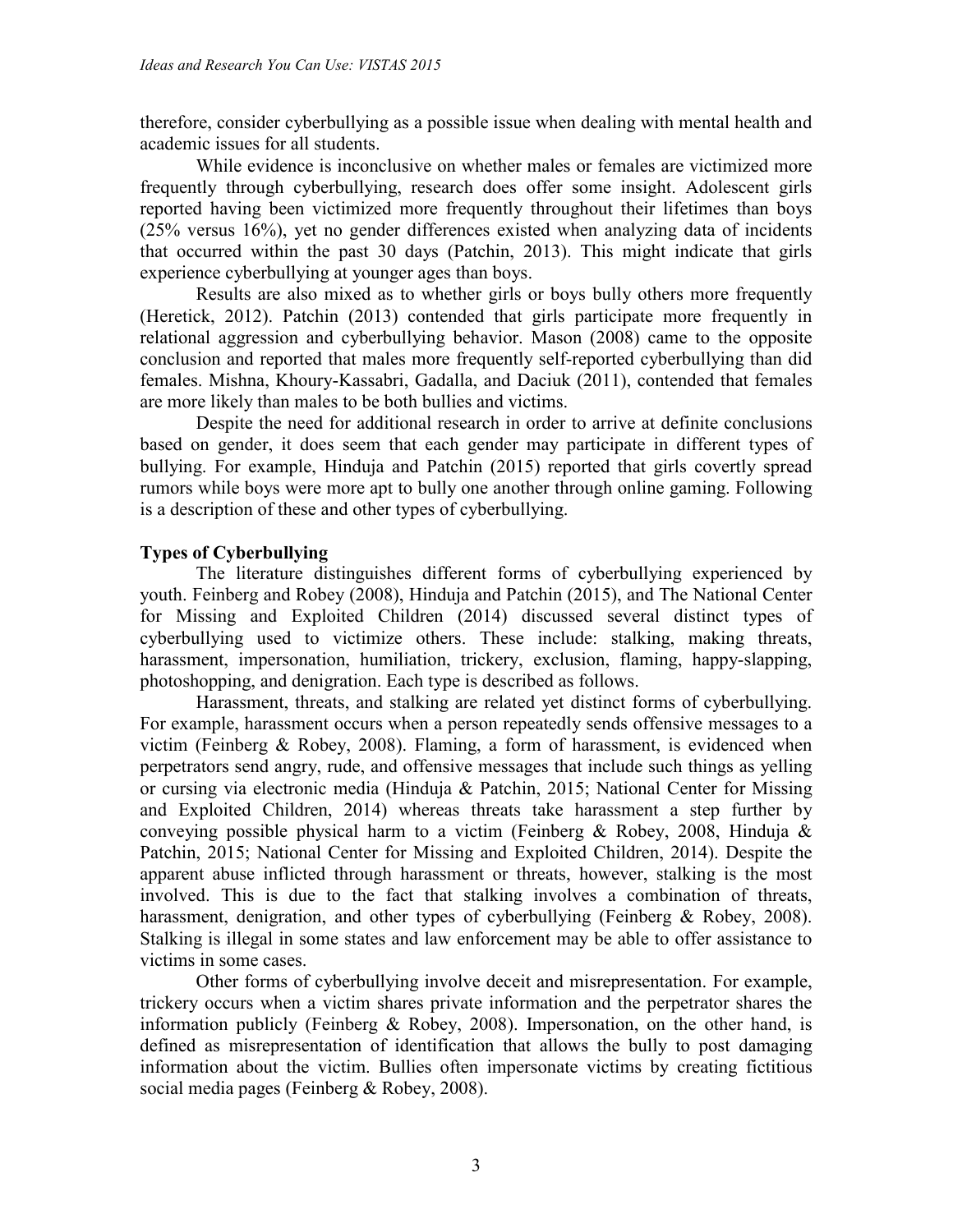Photographs, videos, and Web sites are also used as tools to cyber-bully. Humiliation is the term used when pictures or information are posted online in order to embarrass the victim. Bullies have been known to photoshop and post pictures where victims are seen in an embarrassing way (e.g., nude, performing strange behaviors, in the role of movie characters, etc.; Feinberg & Robey, 2008; Hinduja & Patchin, 2015; National Center for Missing and Exploited Children, 2014). The term happy-slapping is the form of humiliation referred to when actual victimization is recorded live and posted online (Hinduja & Patchin, 2015; National Center for Missing and Exploited Children, 2014). Denigration is the term used when Web sites are the tool used for humiliation. For example, students may set up sites where others vote on a person's negative features (Feinberg & Robey, 2008).

Finally, many bullies capitalize on adolescents' inherent need for identity and sense of self by excluding them from social interactions (Erikson, 1968). The term used for this form of cyberbullying is exclusion. Exclusion is intentionally leaving someone out of an online conversation or group (Feinberg & Robey, 2008).

Each aforementioned form of cyberbullying offers the bully anonymity and, therefore, additional power over the victim. This can result in more opportunity for victim harm (Froeschle et al., 2011; Froeschle et al., 2008). As a result, it is important for counselors to understand victim risk factors so help can be given as soon as possible.

#### **Risk Factors**

Several commonalities exist among cyberbullying victims. High Internet use; sharing passwords; reduced face-to-face interactions and the accompanying social and non-verbal cues; and communicating with those met online have been touted as risk factors for victims of cyberbullying (Ang & Goh, 2010; Mishna et al., 2011; Slovak & Singer, 2011; Wolak, Mitchell, & Finkelhor, 2007). Mishna et al. (2011) found that being a victim of bullying at school increased the probability of being bullied online. This is especially concerning since students who were physically victimized at school were also more likely to be cyber-bullies (Ybarra & Mitchell, 2004). Consequently, many students are both bullies and victims.

Children who both bully and are victimized suffer more peer rejection and adjustment problems than other youth (Mishna et al., 2011; Pellegrini, 1998). Mishna et al. (2011) found that most students reporting involvement in cyberbullying also reported involvement in verbal and physical aggression at school. As a result, cyberbullying may be an opportunity for typical school bullying to extend beyond the school day and into the home.

#### **Theoretical Background**

#### **Individual Psychology**

In the early 1900s, Alfred Adler broke away from Freud's psychoanalysis and created individual psychology (Cherry, 2014). Individual psychology's premise is that people can overcome inferiority by giving back to society, a notion he called social interest. In other words, focusing on the welfare of others helps the individual improve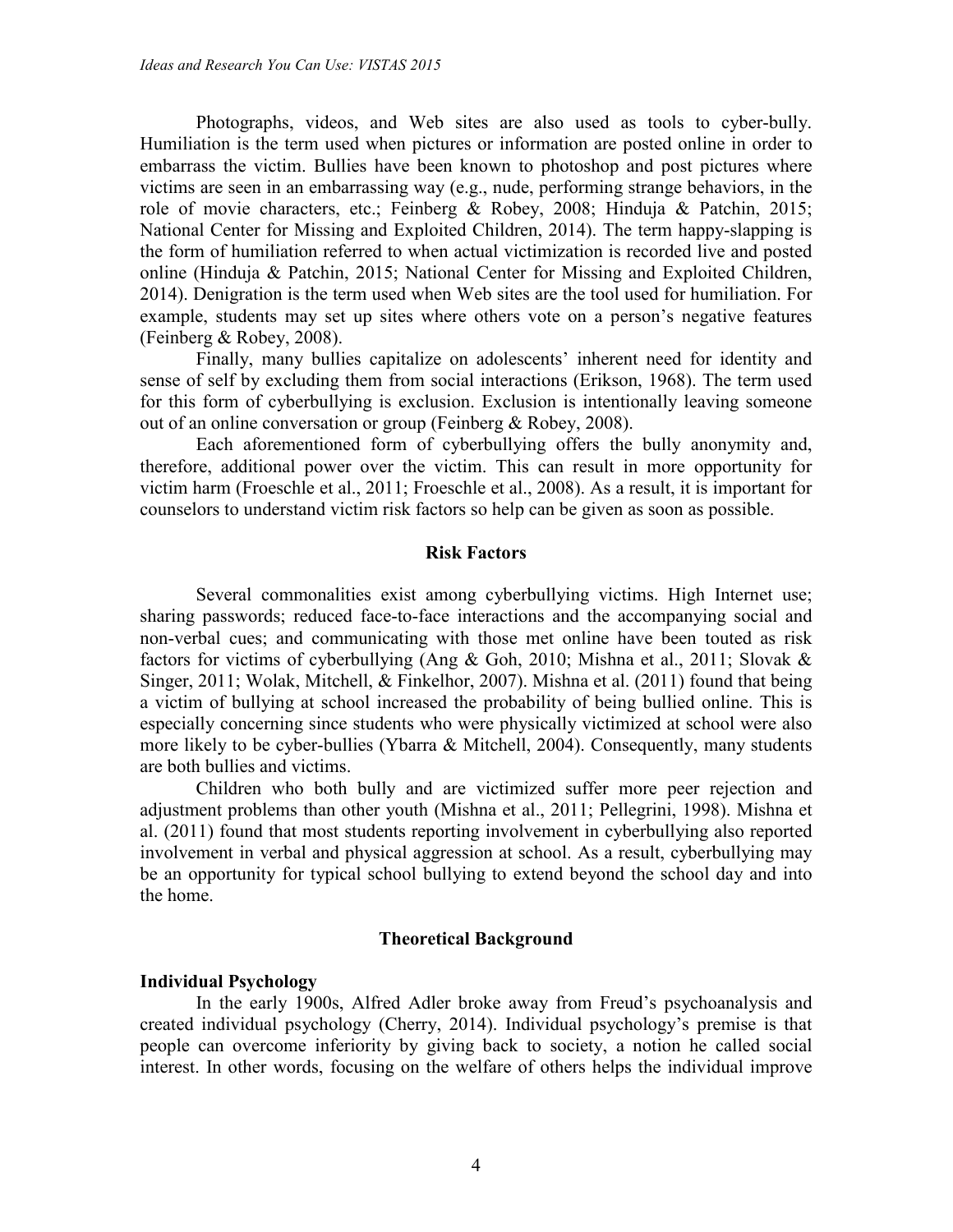self-worth, self-assurance, and overall mental health (North American Society of Adlerian Psychology, 2011).

Dreikurs was a student of Adler who believed all behaviors served a purpose. His experience working with children caused him to expand Adler's theory and add the mistaken goals of revenge, power, attention, and inadequacy (Shulman & Dreikurs, 1978). Dreikurs believed youth met their need for revenge, power, attention, and inadequacy by acting in inappropriate ways. By teaching youth to behave differently, Dreikurs believed these needs could be met in socially acceptable and mentally healthy ways (Shulman & Dreikurs, 1978). Froeschle and Riney (2008) suggested utilizing Dreikur's mistaken goals when counseling students exhibiting social aggression and bullying. By teaching alternative behaviors including social interest, they contended students can find more appropriate methods of fulfillment in lieu of bullying.

Kottman (2003) utilized an Adlerian based premise called the Crucial C's in play therapy. Kottman stated that children need to feel they are capable and connected, that they count, and that they have courage. Kottman contended these Crucial C's help children become mentally healthy and decrease troublesome behaviors. She further suggested counselors track acquisition of the Crucial C's including self-perceptions in numerous settings. For this reason, the following program uses the Crucial C's to track positive thought processes in a variety of settings, reduce the chance that victims become perpetrators, and decrease self-defeating behaviors.

### **Person-Centered Therapy**

Carl Rogers believed each person possesses the skills and abilities needed to solve their own problems (Rogers, 1961). Through empathy, reflecting a person's feelings, and mirroring client thoughts via paraphrasing, Rogers believed a client would feel the acceptance needed to make change. According to Rogers, offering genuineness, empathy, and unconditional positive regard made the counselor a medium for the client's personal growth.

These aforementioned core conditions (genuiness, empathy, and unconditional positive regard) may be especially important when counseling victims of cyberbullying. Hinduja and Patchin (2015) stated that up to 60% of cyberbullying victims are harassed by someone within their own social circle. As a result, the victim's trust and rapport may have been violated by the perpetrator and as such, special attention, as inherent in Roger's (1961) core conditions, may need to be paid in the establishment of the counselor/client relationship.

#### **Solution-Focused Brief Therapy**

Solution-focused brief therapy, as created by Steve de Shazer and Insoo Kim Berg, emerged in the 1980s (Davis & Osborn, 2000). The theory is based on the premise that individuals hold the keys to self-improvement (de Shazer, 1988). Several techniques such as complimenting, exception questions, the miracle question, and feedback are used in the theory to assist individuals as they overcome problems. Complimenting emphasizes a person's strengths and increases self-concept and self-efficacy while exception questions help focus on things that have worked in the past. The miracle question helps youth focus on the real issues that need improvement by asking how things would be different if life was perfect (DeJong & Berg, 2002). Feedback is given in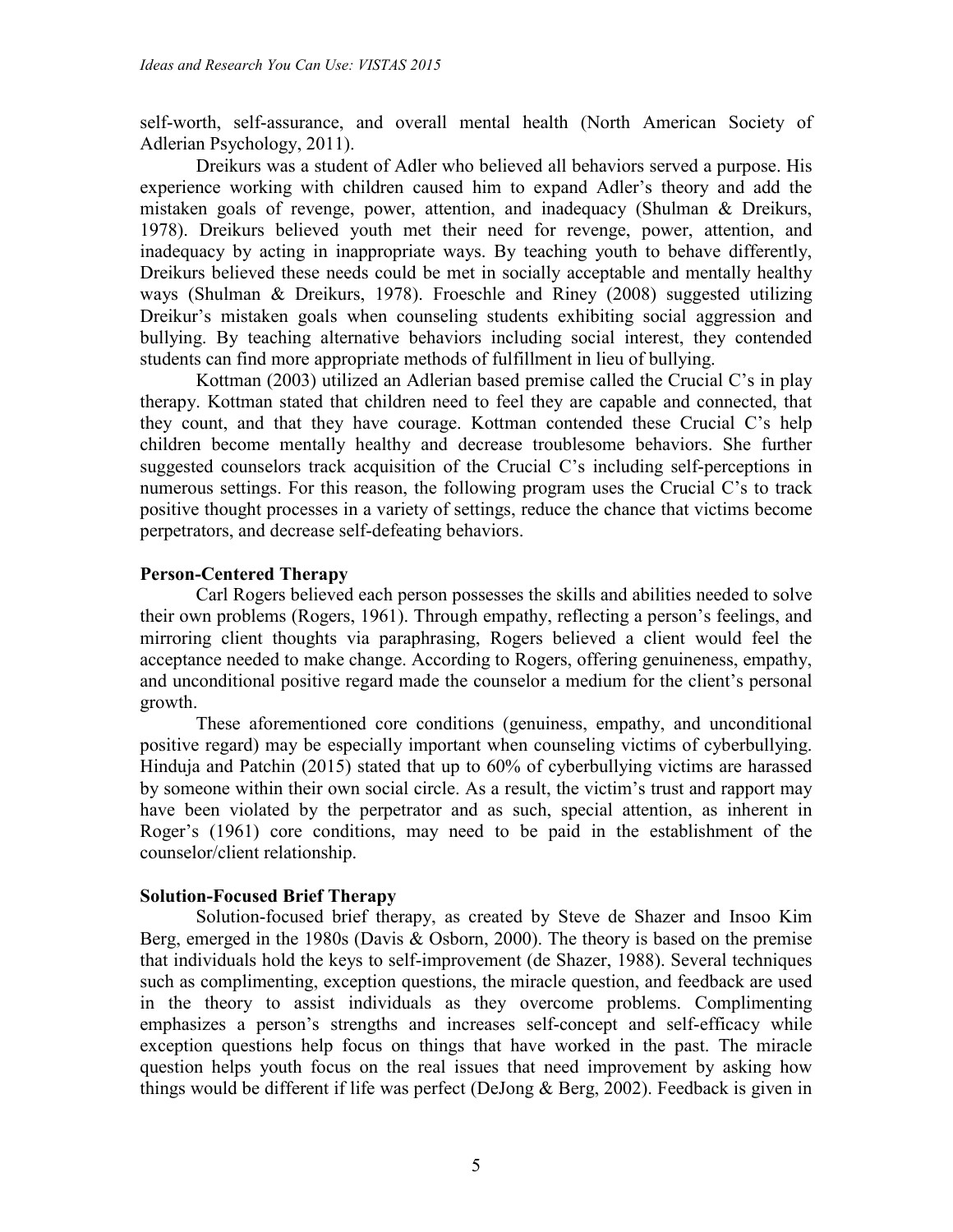solution-focused brief therapy using a three-step process. The first step requires the counselor to compliment the client. The second step, or bridge, agrees with needed change. The third step asks the youth to complete a needed task (DeJong & Berg, 2002).

Solution-focused brief therapy techniques are especially important when working with cyberbullying victims (Froeschle  $&$  Crews, in press). For example, complimenting can be used to point out strengths that help overcome the bullied youth's feelings of defeat, insecurity, and fear. Further, the miracle question helps focus cyberbullying victims on positive life possibilities in lieu of typical thoughts of loneliness, and hopelessness (Hinduja & Patchin, 2015). Feedback is a catalyst that can lead to better locus of control.

#### **Solution-Focused Adlerian Counseling**

The literature gives credence to integrating Solution-Focused and Adlerian techniques (including Kottman's Crucial C's and Dreikur's mistaken goals) when working with adolescents who have been bullied. Froeschle and Crews (in press) contended that a combination of solution-focused and Adlerian techniques is a theoretically based and practical method for assisting cyberbullying victims in clinical mental health settings. Further, Froeschle and Riney (2008) detail an efficacious program where art, Adlerian techniques, and Dreikur's mistaken goals integrate to create a useful program for bullied students in the school setting. A detailed description of the program follows in the next section.

#### **The Solution-Focused Adlerian Counseling Program**

#### **Program Rationale**

The Solution-Focused Adlerian Counseling Program consists of four sessions. The first session in the Solution-Focused Adlerian Counseling Program consists of nonstructured rapport building, and the second session is divided into four structured phases. These phases include: 1) Identifying and Expressing Emotions, 2) Synthesizing Feelings and Experiences and Educating about Mistaken Goals, 3) Instilling Coping Strategies and Exceptions, and 4) Offering Feedback. Solution-focused brief therapy (de Shazer, 1988), person-centered counseling (Rogers, 1961), and Individual Psychology (Adler, 1964) create the foundation for each sessions. Each section is described based on the imbedded theoretical components along with a rationale for inclusion. Sessions three and four include parents as part of an educational process.

The first session is entitled Building Rapport. Time is taken to get acquainted so victims who may be withdrawn and exhibit little trust have an opportunity to establish rapport with the counselor. Roger's (1961) techniques such as paraphrasing and reflecting feelings as well as core conditions (genuineness, empathy, unconditional positive regard) are used in a non-directive manner in this session to help victims who often feel hopeless, withdrawn, and depressed and suffer from lowered self-esteem (Strom & Strom, 2005; Willard, 2006) and mistrust (Froeschle et al., 2008). Trust and rapport are especially important since victimized students rarely confide in adults (Froeschle et al., 2008).

Session two begins with a combination of Rogerian and solution-focused techniques. During the first phase of session two, complimenting is used to build on client strengths. This complimenting helps cyberbullying victims internalize personal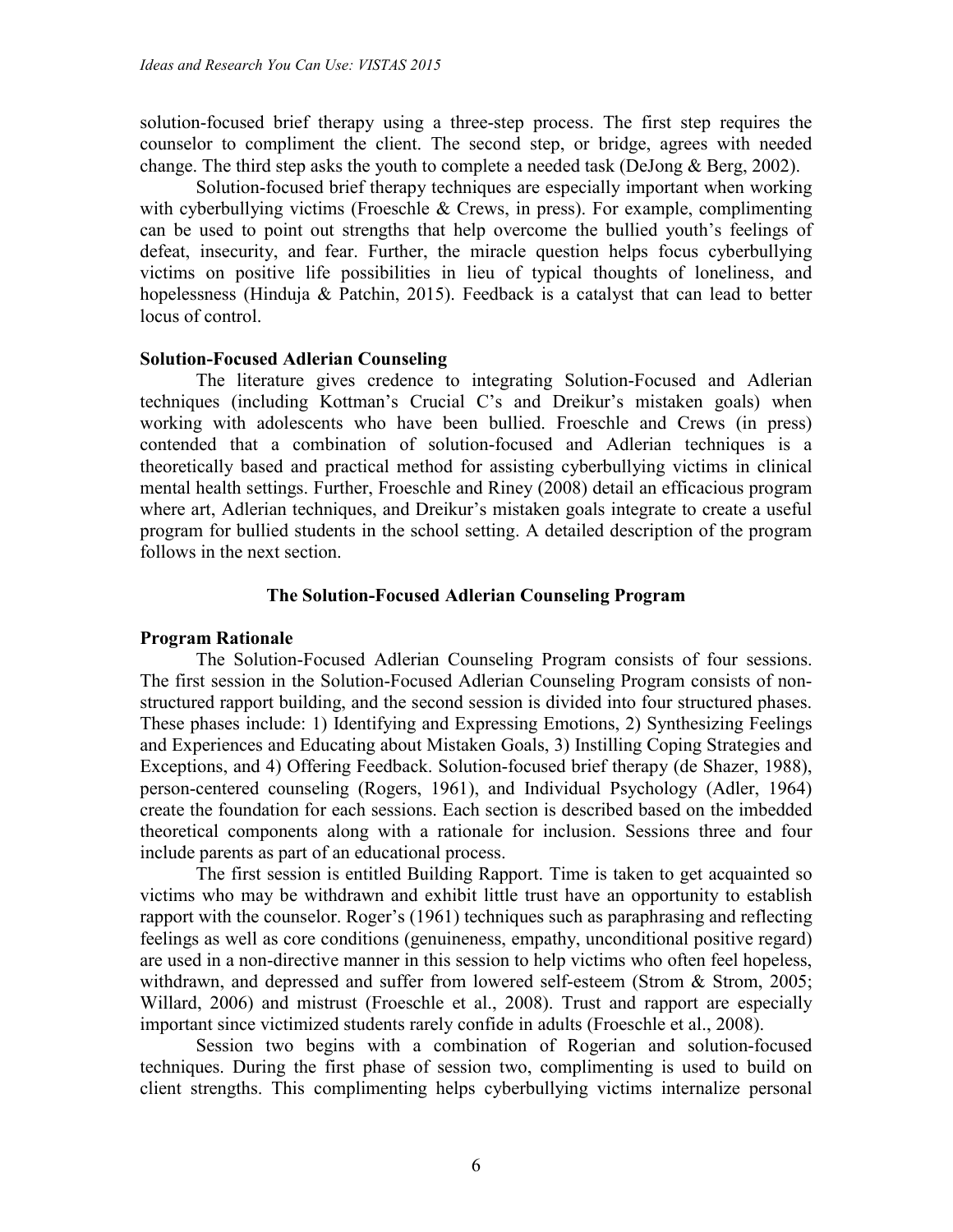traits that enable future success (De Jong  $&$  Berg, 2002). Recognizing these strengths becomes the first step students experience toward controlling personal destiny. This is especially important since victims of cyberbullying often feel helpless. Complimenting's accompanying sense of control assists cyberbullying victims in overcoming opposite feelings of helplessness.

Exception questions are also used in the first phase of session two to offer the student an opportunity to recognize times where problems were overcome successfully (De Jong & Berg, 2002). As a result, these exception questions further build a sense of self-control and begin to counter depression with proof that success is possible. Upon successful completion of phase one, cyberbullying victims begin to overcome helplessness and withdrawal, improve self-esteem and feelings of depression by building rapport, recognizing personal strengths, and believing that improvement is possible.

The second phase in the second session is noted when cyberbullying victims begin to identify and express emotions. During this phase, students are asked the miracle question (as used in solution-focused brief therapy) and begin to match personal feelings with colors. The miracle question is used to help victims prioritize desires and goals. Once the true feelings and desires are shared, colors are used to help students describe and understand personal feelings.

The third phase in the second session helps students synthesize feelings and experiences and become educated about mistaken goals. Dreikur's mistaken goals are connected to personal feelings during this phase. These connections help students recognize ways they are unintentionally contributing to the problem. Once these mistaken goals are revealed, students can be educated so better goals are formulated. Solutionfocused techniques expand on this education. For example, exception questions offer successful methods of problem reduction during times when mistaken goals were not used. Complimenting continues during this phase and reinforces the ability to succeed without use of mistaken goals. Kottman's Crucial C's are utilized to reinforce positive methods of overcoming negative feelings and to further compliment students.

During phase four of session two, students devise coping strategies and further explore exceptions in this area. Depressed and helpless victims need strategies to deal with short-term and long-term feelings. Solution-focused exception questions are used in order to determine coping mechanisms that work in the spur of the moment as well as long term.

The final phase in the second session utilizes feedback to help students move from talk to action. Solution-Focused feedback is given through: 1) an initial compliment outlining overall strengths, 2) a bridge that reinforces a feeling of connectedness and rapport, and 3) specific tasks (De Jong & Berg, 2002. Specific tasks include the Adlerian "as if" technique. By pretending everything is going well on a specific day, students realize they are in control of their own feelings, thoughts, and behaviors. A second task consists of formulating an Adlerian social interest activity. Social interest offers a way whereby victims can overcome helplessness, depression, and self-esteem issues by giving back to others experiencing similar problems (Adler, 1964).

In sessions three and four, parents and families are invited to attend sessions. During these sessions, parents and families are educated about Internet safety and shown strategies to reduce the fear of technology that often accompanies cyberbullying (Froeschle et al., 2011). In addition, families are educated about stages of grief so they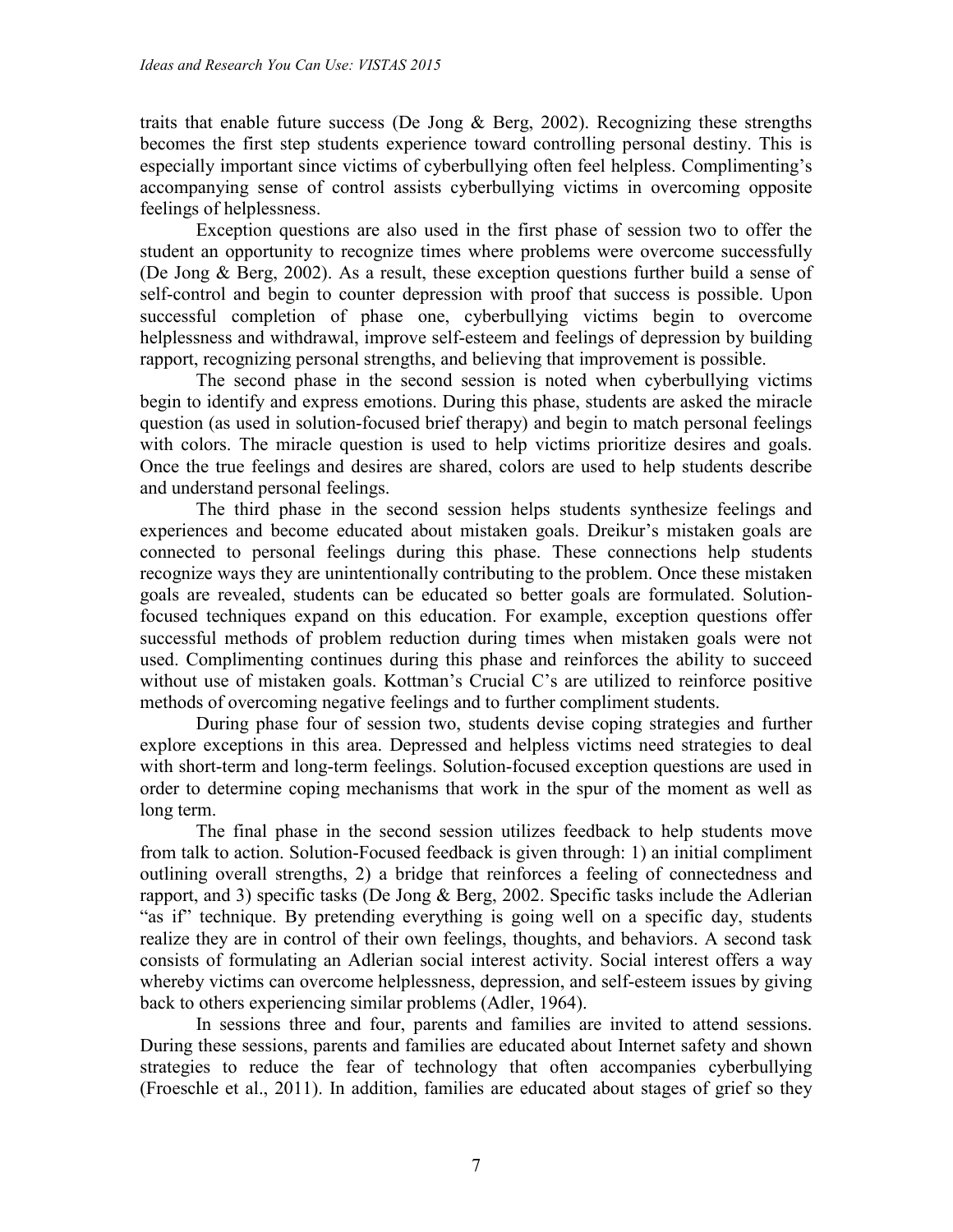understand the grieving process and can, therefore, help the victim navigate the process. Relaxation techniques help parents and victims manage emotions that coincide with victimization.

### **Program Description**

**Session Format.** The following section includes sufficient details to aid with program implementation. The first session begins by building rapport. Upon entering the room, the counselor might begin building rapport by saying, "Your mom seemed very concerned and wanted me to visit with you. Tell me your perspective on why you are here." Time is taken to build rapport and get acquainted. A non-directive Rogerian approach using empathy, reflection of feelings, and paraphrasing helps build a connection between the counselor and client. As a result, structured sessions do not begin until the second session.

During session two, the counselor implements a structured counseling session by first using compliments, paraphrasing, and reflection of feelings. For example, the counselor might compliment by saying, "Thank you for sharing this with me. It takes courage to talk about this. Tell me more about this problem." The counselor actively listens, paraphrases, and reflects feelings. For example, the counselor might say, "You feel hopeless and left out because they made fun of you online" in response to the student's story. Since academic problems are frequent consequences for cyberbullying victims, they may mention they are skipping school or failing courses. The counselor uses exception questions to address this and might state, "Tell me about a time when you were passing and attending school." The counselor continues to paraphrase and compliment until focus on the true issue becomes clear and can be addressed.

At this time, students move into Phase Two, Identification and Expression of Emotions. A typical scenario might be as follows. The counselor asks the miracle question, "If a miracle happened and all your problems disappeared, what would be different?" The student might respond, "Those girls would not say mean things to me online and I wouldn't be picked on by those who saw it at school." The counselor might then say, "How would you be different if they hadn't said this to you?" The student then says, "I wouldn't be sad all the time and mad." "It sounds like you have many feelings about this at home and at school." The counselor then brings out a marker, an ink pen, three separate sheets of paper labeled "Home," "School," or "Online." The counselor says, "Choose a color (marker) that represents how you feel at school. Mark it on the paper and label it with the emotion." This continues until all emotions felt at school have been identified by color. Next, the counselor says, "Choose a color that represents how you feel at home. Mark it on the paper and label it." Again, all emotions felt at home are identified by color. Finally, the counselor states, "Choose a color that represents how you feel online. Mark it on the paper and label it." Once all emotions have been labeled, the victim describes these feelings and how they have coped with the feelings thus far.

Phase Three, Synthesizing Feelings and Experiences and Educating About Mistaken Goals, requires the use of four notebook cards each containing one word from the following list: Power, Revenge, Attention, and Inadequacy. The counselor states, "Read the words on the four cards (Power, Revenge, Attention, Inadequacy). Define these words." After students are educated on the meaning of the words, the counselor says, "Match the feelings (colors) you identified earlier today to these four words. Draw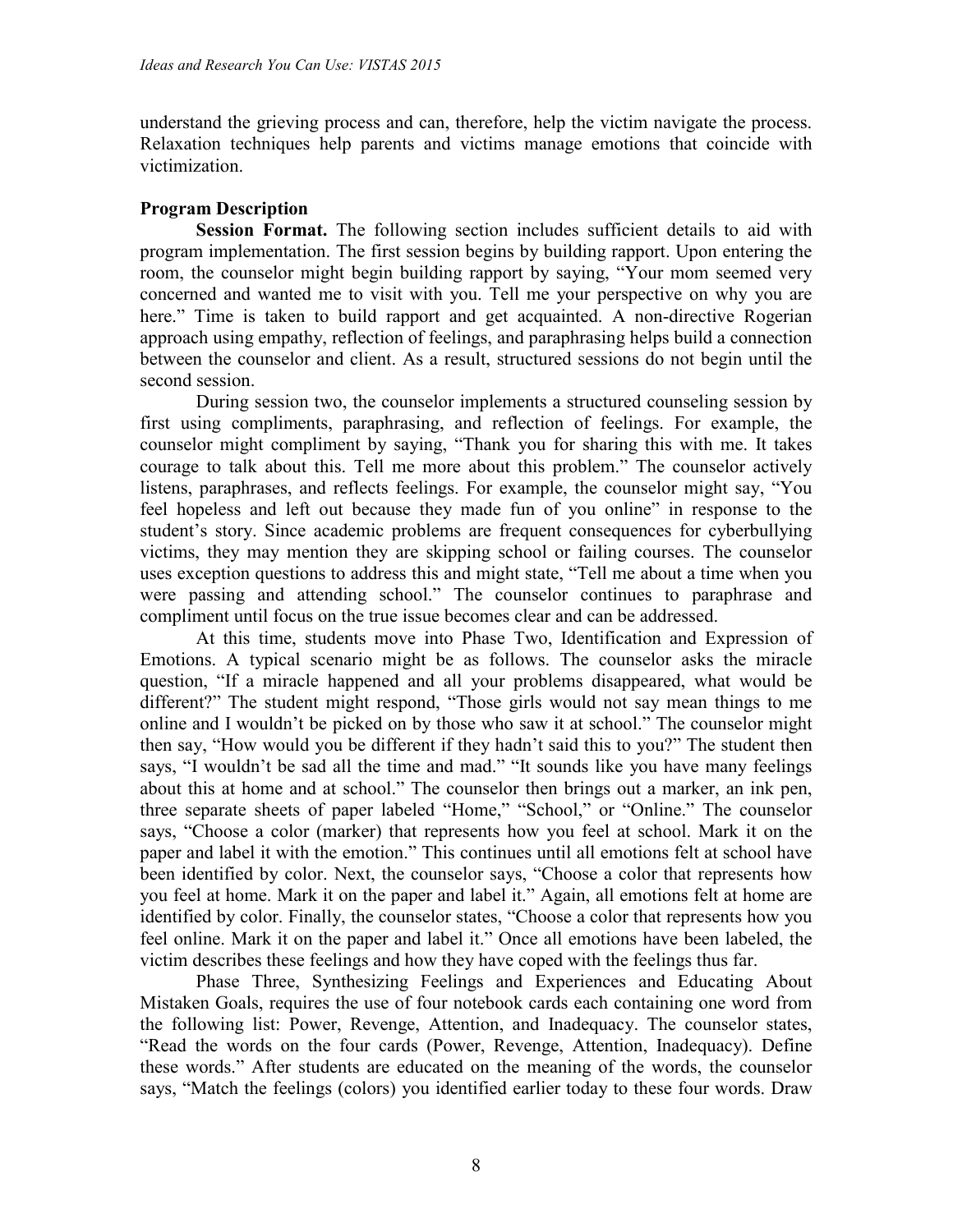the color representing each feeling on these cards and label the feeling just like you did on the sheets where you described your feelings at home, school, and online." Feelings and mistaken goals are addressed based on previous feelings and coping methods. Next the counselor says, "Draw a picture of a time you had these feelings (Power, Revenge, Attention, and Inadequacy) but did not let them bother you." The drawing is discussed along with other exceptions identified in lieu of using mistaken goals.

Next, focus is placed on replacing mistaken goals with the more positive Crucial C's. The counselor says, "Now read the words on four additional cards (courage, count, capable, connected). Place the cards that go together by saying this, "If I am capable, then I don't need to feel inadequate. If I count, I don't need power. If I am connected, I don't need attention, and if I have courage I don't need revenge." Students repeat these messages and each is discussed. The counselor then says, "So it sounds like if you feel capable, connected, courageous, and like you count, these other feelings (mistaken goals) won't be as important." At this point, students typically say, "Yes, but I don't feel that way because of what happened." The counselor responds with, "You don't think it is possible to feel capable, connected, courageous, and like you count. At the same time, you have shown each of these by your own actions today." The student says, "What do you mean?" The counselor states compliments using each Crucial C such as:

- 1) Courageous—You showed up here today and told me what was going on. That takes courage.
- 2) Connected—Despite everything, you still care about your mom and she cares enough about you to bring you here.
- 3) Count—Your teachers thought you mattered enough to contact your mom. To them, you count.
- 4) Capable—You drew a picture showing that you were able to avoid feeling the negative feelings in the past. This means you are very capable.

The counselor then says, "What does this say about the kids who say mean things about you?" "Yes, the kids who say this are wrong about you!"

Phase Four moves into addressing coping strategies and exceptions. The counselor begins this phase by saying, "You drew a picture earlier telling me how you avoided these negative feelings. Can you think of other things you have done/are doing that have helped you get through this?" The counselor and student generate a list for both long-term and immediate assistance. This list might include: drawing, journaling, playing with pets, exercising, helping younger kids going through similar experiences, and numerous other personal coping strategies.

Finally, feedback is given to assist the student. The counselor states, "You are a very courageous and capable girl (complimenting). I agree that you need to feel better about going to school so you are content to be there (bridge). I also think you can learn ways to make it less likely for kids to harm you online. I think your ideas of (list) are good and you should use them this week when you can. I especially like your idea about helping younger kids and I hope you will put some thought into how this might happen. I also think we could work on some other strategies like this to help you feel better over the next few weeks (tasks). Does this sound good to you?" After the student's response, the counselor continues with, "I am also wondering if you would like to try something odd over this next week. I want you to go to school and no matter what happens, act as if everything is going well. Then next week tell me what happens."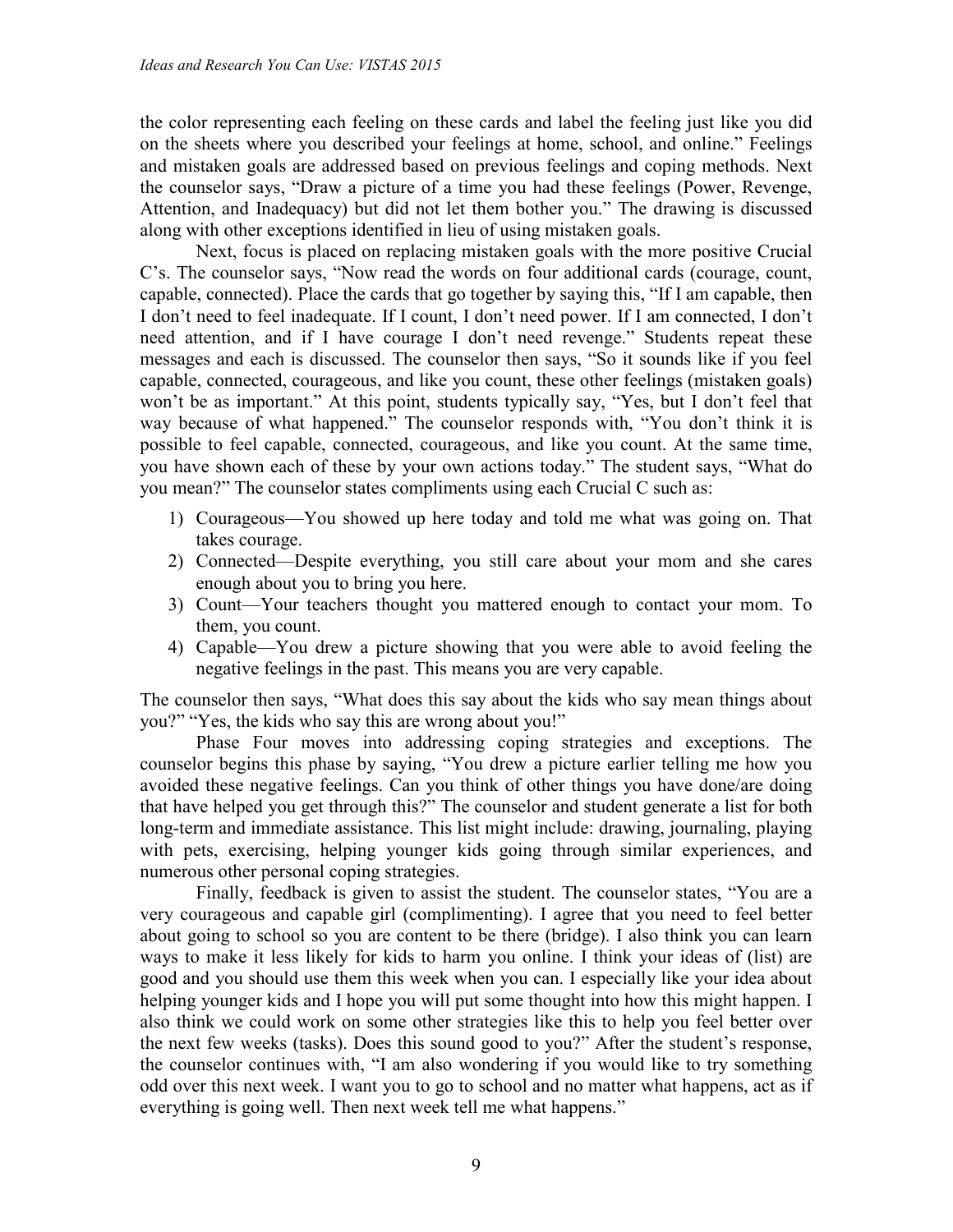In session three, parents and families are invited to attend the session. During this session, parents and families are educated about Internet safety and strategies to reduce fear of technology that often accompanies cyberbullying (Froeschle et al., 2011). For example, parents are introduced to social media pages and the accompanying privacy concerns. Parents are taught how to create social media pages so they are familiar with the culture and can monitor their child's Internet sessions. Finally, parents are asked to leave and a discussion ensues between the counselor and victim regarding outcome of the previous assignment. If the client pretended all was well even when things were bad, the counselor would ask, "What happened when you pretended everything was going well?" The client might state, "Nothing really happened but I pretended like you asked." The counselor would say, "Tell me what went well for you that day." The client would list all positive things that occurred arriving at the conclusion that their behavior controlled many of the negative personal thoughts experienced. The session ends with a discussion on possible social interest activities the client might pursue.

During session four, families are educated about stages of grief that may occur as the victim feels a loss of status, a sense of self, and friendships (Hinduja & Patchin, 2015). These grieving stages consist of 1) denial, 2) anger, 3) bargaining, 4) depression, and 5) acceptance (Axelrod, 2014). Parents are taught that denial is a temporary grieving mechanism that may eventually be replaced with anger and bargaining. They are also introduced to relaxation techniques that help reduce tensions while the family endures the youth's grieving process. Parents can also learn solution-focused complimenting techniques that are useful in efforts to empower the adolescent during the bargaining stage as well as when grief moves into the depression stage. Kind words can be powerful in alleviating the overwhelming sense of doom and loss of self often faced by victims (Axelrod, 2014). Most importantly, families are reassured that acceptance is the final grieving stage and is accompanied by better victim coping. Finally, the entire family is encouraged to participate in a social interest activity that encourages the Crucial C's and therefore, improved mental health.

#### **Conclusion**

Cyberbullying is an issue faced by a growing number of students and must be addressed by counselors. Utilizing a program based on solution-focused brief therapy and Adlerian techniques can help students overcome feelings of helplessness, hopelessness, and lowered self-esteem. Rogerian techniques begin the process by building trust and rapport while social interest, complimenting, and exception techniques empower victims and create feelings of control. Counselors who utilize programs such as the one described in this article can help victims cope with negative feelings, use positive strategies rather than mistaken goals, and feel more in control of the situation.

#### **References**

Adler, A. (1964). *Social interest: A challenge to mankind*. New York, NY: Capricorn. Ang, R. P., & Goh, D. H. (2010). Cyberbullying among adolescents: The role of affective and cognitive empathy, and gender. *Child Psychiatry and Human Development, 41*(4), 387–397.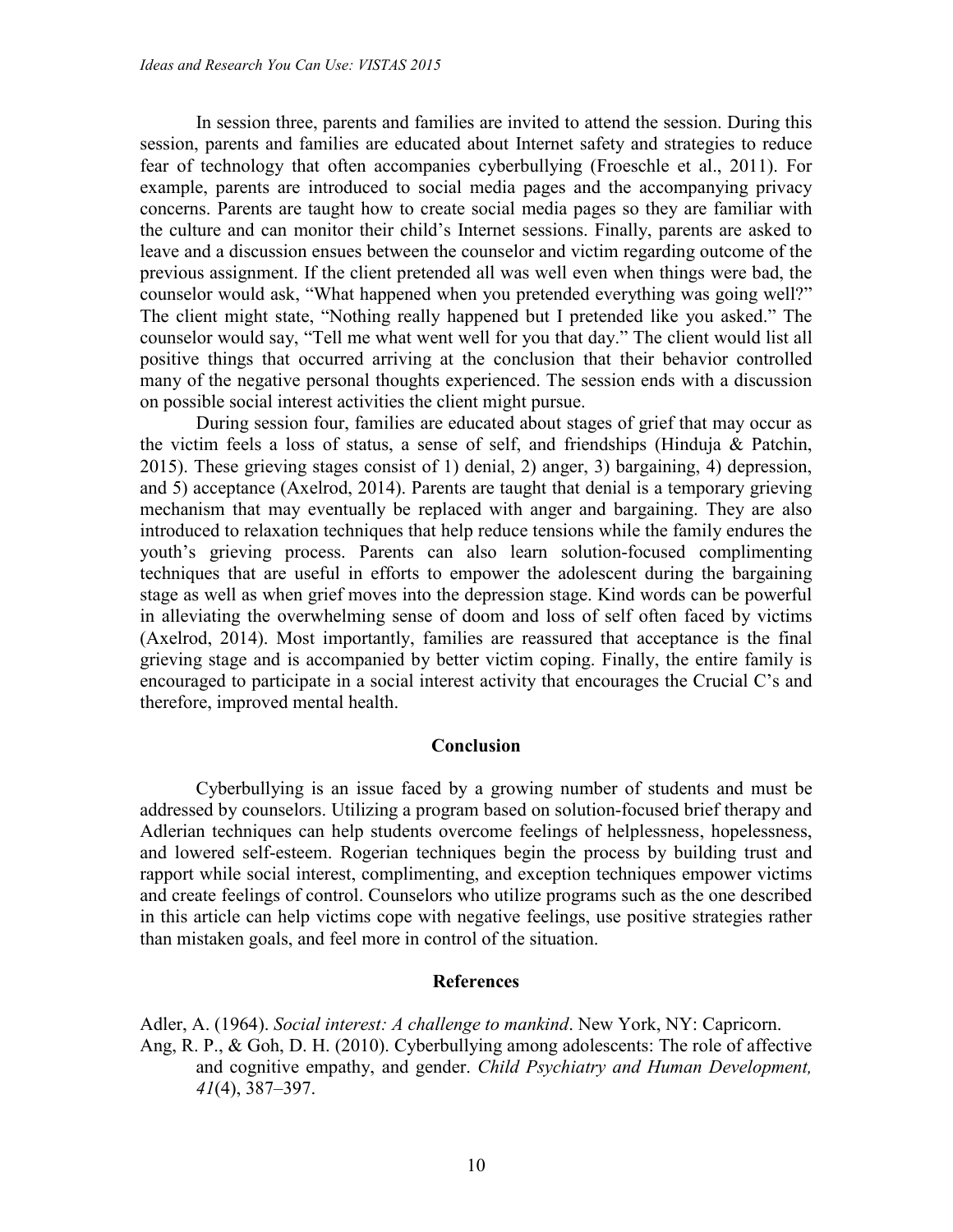- Axelrod, J. (2014). *The 5 stages of loss and grief*. Retrieved from http://psychcentral.com/lib/the-5-stages-of-loss-and-grief/000617
- Cherry, K. (2014). *Alfred Adler*. Retrieved from http://psychology.about.com/od/profilesal/p/alfred-adler.htm
- Cyberbullying Research Center. (2014). *Cyberbullying facts.* http://cyberbullying.us/ facts/
- Davis, T. E., & Osborn, C. J. (2000). *The solution focused school counselor.* Ann Arbor, MI: Taylor and Francis.
- De Jong, P., & Berg, I. K. (2002). *Interviewing for solutions.* Pacific Grove, CA: Brooks/Cole.
- De Shazer, S. (1988). *Clues: Investigating solutions in brief therapy*. New York, NY: W. W. Norton.
- Feinberg, T., & Robey, N., (2008). Cyberbullying. *Principle Leadership* (High School Ed.), *9*, 693–704.
- Erikson, E. H. (1968). *Identity: Youth and crisis.* New York, NY: Norton.
- Feinberg, T., & Robey, N. (2008). *Cyberbullying*. Retrieved from http://www.nasponline.org/resources/principals/Cyberbulling%20NASSP%209- 08.pdf
- Froeschle, J. G. H., & Crews, C. R. (in press). Empowering youth victimized by cyberbullying. *Counseling Today.*
- Froeschle, J. G., Crews, C., & Li. J. (2011). A school and technology based program: Healing families affected by cyberbullying. Retrieved from http://counselingoutfitters.com/vistas/vistas11/Article\_65.pdf
- Froeschle, J., Castillo, Y., Mayorga, M., & Hargrave, T. (2008). Implementing strategies to heal the mental anguish caused by cyberbullying. *Middle School Journal*, *39*(4), 30–34.
- Froeschle, J. G., & Riney, M. (2008). Using Adlerian techniques to prevent social aggression. *Journal of Individual Psychology*, *64*(3), 416–431.
- Heretick, J. (2012). *The relationship between type of bullying experienced in childhood and psychosexual functioning in young adulthood*. Retrieved from http://ufdc.ufl.edu/UFE0043542/00001
- Hinduja, S., & Patchin J. (2015). *Bullying beyond the schoolyard: Preventing and responding to cyberbullying*. Thousand Oaks, CA: Corwin Press.
- Kottman, T. (2003). *Partners in play: An Adlerian approach to play therapy*. Alexandria, VA: American Counseling Association.
- Mason, K. L. (2008). Cyberbullying: A preliminary assessment for school personnel. *Psychology in the Schools*, *45*, 323–347.
- Mishna, F., Khoury-Kassabri, M., Gadalla, T., & Daciuk, J. (2011). Risk factors for involvement in cyber-bullying: Victims, bullies, and bully-victims. *Children and Youth Services Review*, *34*, 63–70. doi: 10.1016/j.childyouth.2011.08.032
- National Center for Missing and Exploited Children. (2014). *Cyberbullying*. Retrieved from http://www.netsmartz.org/Cyberbullying# ftn1
- North American Society of Adlerian Psychology. (2011). *Who was Alfred Adler?* Retrieved from http://www.alfredadler.org/alfred-adler
- Patchin, J. (2013). Notes. Cyberbullying Research Center. Retrieved from http://cyberbullying.us/data-posts/